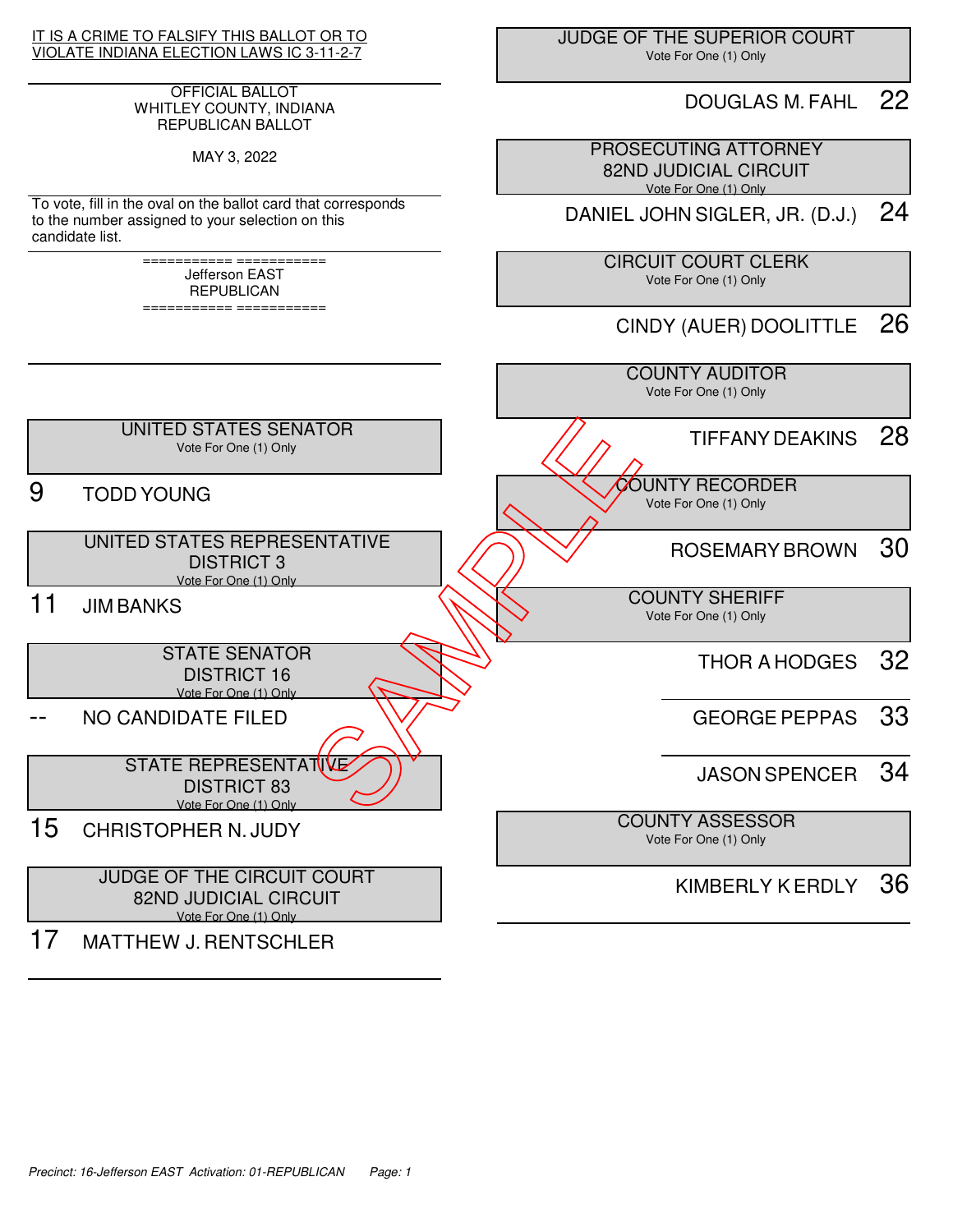### COUNTY COMMISSIONER DISTRICT 2 Vote For One (1) Only

- 42 TIMOTHY KUMFER
- 43 ROB SCHUMAN

## 44 NICKI VENABLE

 COUNTY COUNCIL MEMBER DISTRICT 4 Vote For One (1) Only

# 46 THOMAS L WARNER

 JEFFERSON TOWNSHIP TRUSTEE Vote For One (1) Only

# 48 CHAD A NIX

 JEFFERSON TOWNSHIP BOARD MEMBER Vote For Three (3) Only

48 CHAD A NIX<br>
JEFFERSON TOWNSHIP BOARD MEMBER<br>50 JOHN W PLANT<br>
SAMPLANT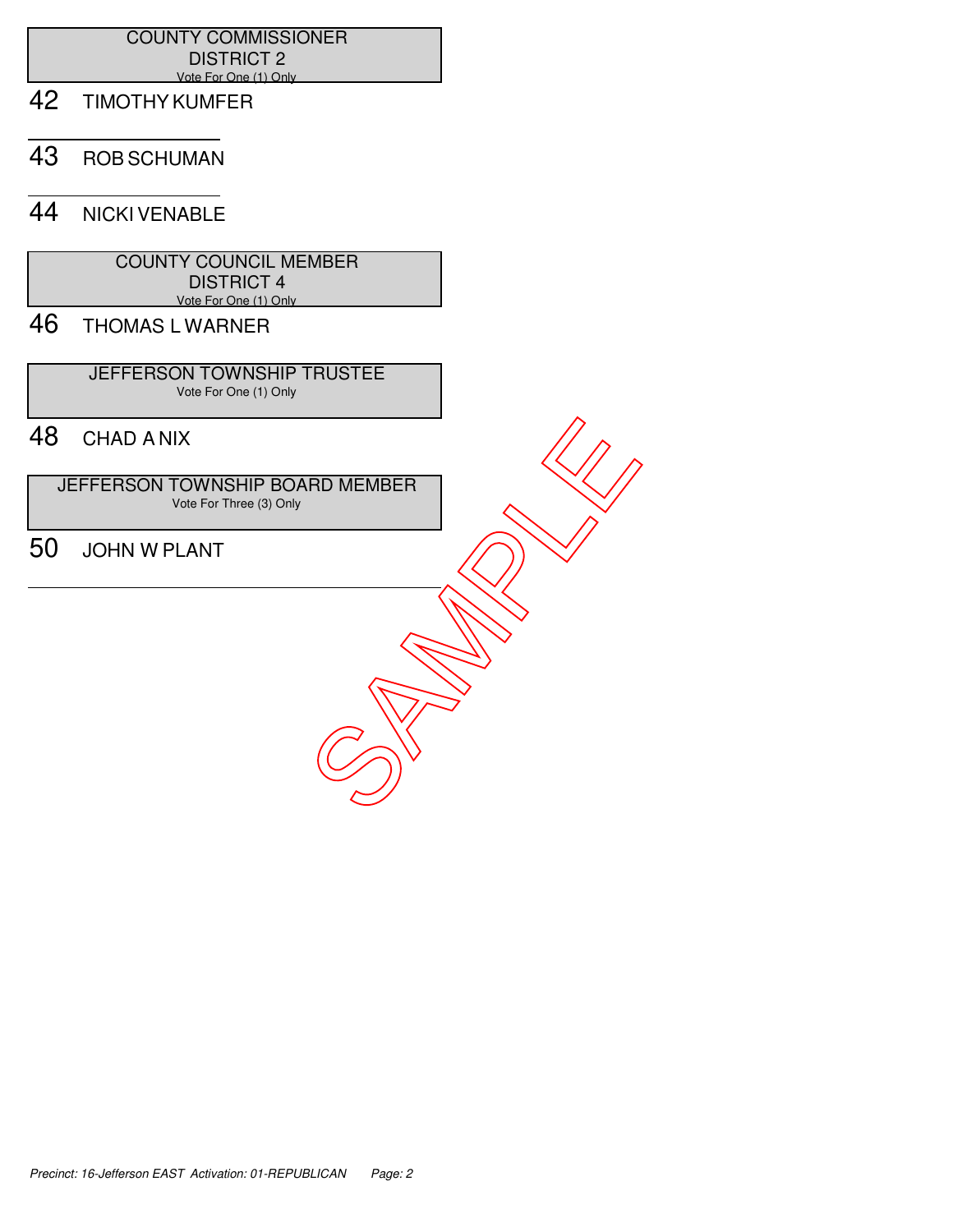- LEE BAATZ
- CHAD BANKS
- ED BANKS
- THERESA (GREEN) BAYSINGER
- JOHN BONEBRAKE
- MATT BOYD
- RYAN L DANIEL TRUDY LIPPLY JON MYERS LISA A NEELY JEFF OTT JAMES SCHORTGEN DENICE SPENCER DAMIEN STAFFORD SAMPLE<br>SAMPLE
- NICKI VENABLE
- CALEB WAKEMAN
- JOAN E WESTERN
- KAREN WESTERN
- LINDA ZIMMERMAN

Precinct: 16-Jefferson EAST Activation: 01-REPUBLICAN Page: 3